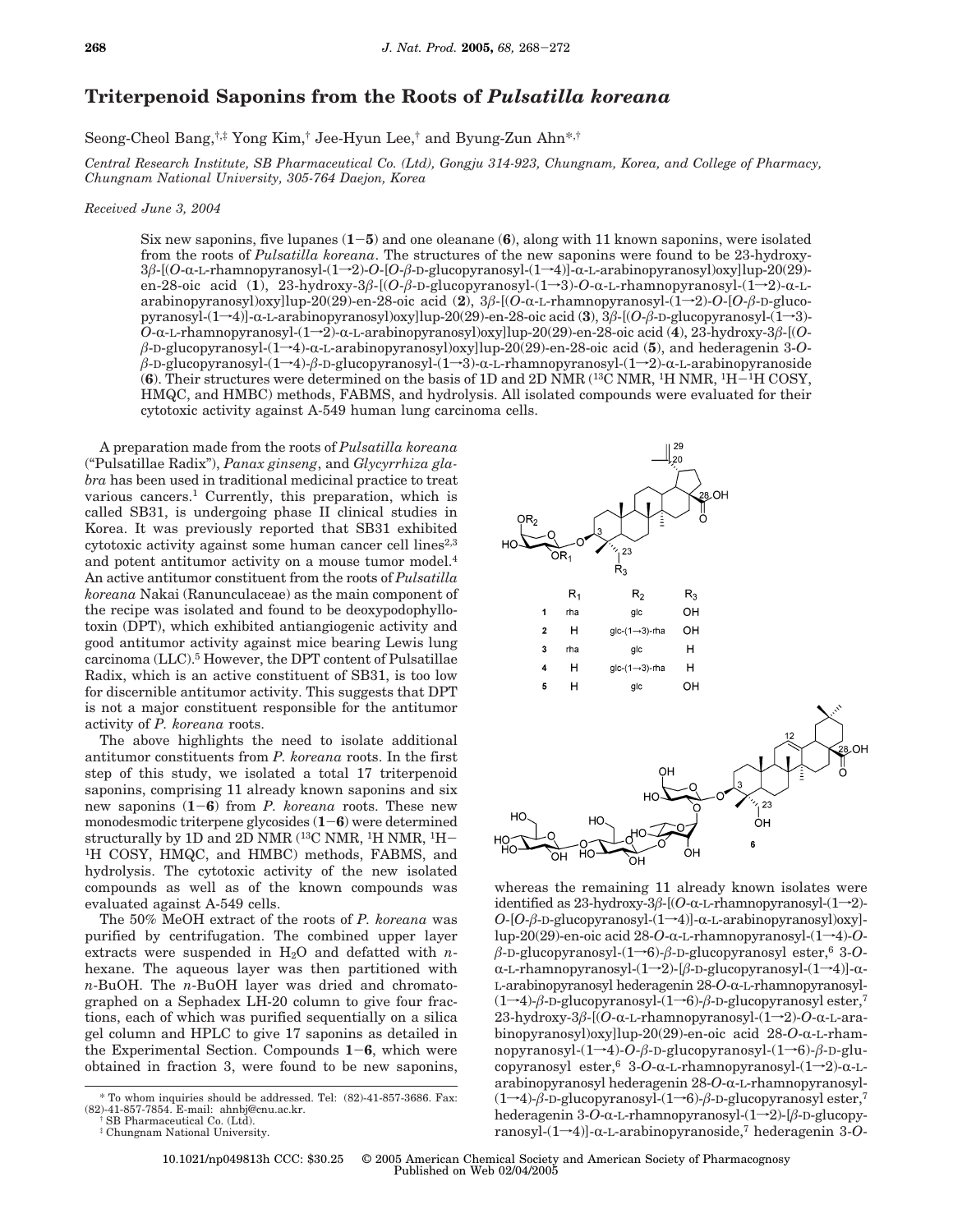$\beta$ -D-glucopyranosyl- $(1\rightarrow 3)$ - $\alpha$ -L-rhamnopyranosyl- $(1\rightarrow 2)$ - $\alpha$ -Larabinopyranoside,<sup>8</sup> oleanolic acid 3-*O*-α-L-rhamnopyranosyl-(1→2)-[β-D-glucopyranosyl-(1→4)]-α-L-arabinopyranoside,<sup>8</sup> oleanolic acid 3-O-β-D-glucopyranosyl-(1→3)-α-Lrhamnopyranosyl- $(1\rightarrow 2)$ - $\alpha$ -L-arabinopyranoside,<sup>8</sup> hederagenin 3-*O*-β-D-glucopyranosyl-(1→4)-α-L-arabinopyranoside,<sup>9</sup> 23-hydroxy-3β-[(O-α-L-rhamnopyranosyl-(1→2)-O-α-L-arabinopyranosyl)oxy]lup-20(29)-en-oic acid,<sup>6</sup> and hederagenin 3-*O*-α-L-rhamnopyranosyl-(1-2)-α-L-arabinopyranoside,<sup>8</sup> respectively.

Compound **1** was obtained as an amorphous powder, and the FABMS showed a quasi-molecular ion at *m*/*z* 935 [M <sup>+</sup> Na]+, which is consistent with a molecular formula of C47H76O17. Acid hydrolysis of **1** afforded 23-hydroxybetulinic acid,10 which was identified by TLC and HPLC comparison with an authentic sample, and the sugars L-arabinose, D-glucose, and L-rhamnose. The absolute configurations of the component monosaccharides were determined by direct HPLC analysis of the hydrolysate using a combination of RI and optical rotary detectors.<sup>8</sup> The IR spectrum showed a characteristic absorption attributable to a carboxylic acid at  $1680 \text{ cm}^{-1}$ , as well as broad absorption of a carboxyl group near  $3400 \text{ cm}^{-1}$ . The <sup>1</sup>H and  $^{13}$ C NMR spectra of 1 clearly showed the presence of a triterpene bearing an olefinic group and a carbonyl group. The DEPT spectrum of **1** revealed signals for six methyls, 14 methylenes, 20 methines, and seven quaternary carbons. The NMR data also suggested the presence of three sugar residues, clearly indicated by three anomeric carbon signals at *δ* 107.0 (C-1′′′ of glucose), 104.7 (C-1′ of arabinose), and 102.1 (C-1′′ of rhamnose), and three anomeric proton signals at *δ* 6.26 (1H, br, s, H-1′′ of rhamnose), 5.10  $(1H, d, J = 8.0$  Hz, H-1<sup>'''</sup> of glucose), and 4.96 (1H, d,  $J =$ 7.0 Hz, H-1′ of arabinose), as well as six methyl proton signals at  $\delta$  1.74, 1.63 (3H, d,  $J = 6.0$  Hz, H-6″ of rhamnose), 1.06, 1.02, 1.00, 0.85, and an exomethylene group at  $\delta$  4.90 and 4.71 (each br, s). These data indicated a  $\beta$  configuration at the anomeric position of the glucose residue. The C-28 carbonyl carbon was observed at *δ* 179.3 in the 13C NMR spectrum of **1**, which suggested that no sugar linkage was formed at C-28 and that a triglycoside was attached at C-3 of 23-hydroxybetulinic acid in **1**. Glycosylation shifts were observed only at  $C-2$  (-1.1 ppm), C-4  $(-1.1$  ppm), and C-3  $(+8.1$  ppm), by comparison with the 13C NMR spectrum of authentic 23-hydroxybetulinic acid. This led to the conclusion that the arabinose unit is connected to the hydroxyl at C-3 of 23-hydroxybetulinic acid. On comparison of the 13C NMR spectrum of **1** with that of  $3\beta$ , 23-dihydroxylup-20(29)-en28-oic acid  $3$ -O- $\alpha$ -Larabinopyranoside,10 the signals due to C-2′ and C-4′ of the arabinosyl moiety were displaced downfield by 3.6 and 11.0 ppm, which were observed at *δ* 76.8 and 80.6, respectively, suggesting that the C-2′ and C-4′ hydroxyl groups of the arabinosyl moiety were the positions at which the additional L-rhamnose and D-glucose units were linked. Finally, the HMQC spectrum was used to correlate all the proton resonances with those of the corresponding one-bond coupled carbons, leading to the unambiguous assignments of the carbon chemical shifts. Accordingly, the structure of 1 was elucidated as  $23$ -hydroxy- $3\beta$ -[(O- $\alpha$ -L-rhamnopyranosyl-(1→2)-*O*-[*O-β*-D-glucopyranosyl-(1→4)]-α-L-arabinopyranosyl)oxy]lup-20(29)-en-28-oic acid.

The FABMS of compound **2** displayed a quasi-molecular ion peak at  $m/z$  935 [M + Na]<sup>+</sup>, suggesting the same molecular formula as **1**. Acid hydrolysis of **2** yielded 23 hydroxybetulinic acid, arabinose, glucose, and rhamnose. The 13C and DEPT spectra of **2** displayed 47 signals, of which 30 were assigned to a triterpene moiety and 17 to the saccharide portion. The 1H and 13C NMR spectra showed the presence of three sugar residues, indicated by three anomeric carbon signals at *δ* 106.9 (C-1′′′ of glucose), 105.0 (C-1′ of arabinose), and 101.7 (C-1′′ of rhamnose), and three sugar residues, indicated by three anomeric proton signals at *δ* 6.24 (1H, br, s, H-1′′ of rhamnose), 5.48 (1H, d,  $J = 8.0$  Hz, H-1<sup> $\prime\prime\prime$ </sup> of glucose), and 5.00 (1H, d,  $J = 6.5$ Hz, H-1′ of arabinose), along with six methyl proton signals and an exomethylene group at  $\delta$  4.90 and 4.72 (each br, s). Analysis of the 13C NMR data of **2** and comparison with those of **1** indicated these compounds are different in the saccharide portions. The chemical shift of the C-4′ position of arabinose, which was linked to the hydroxyl at C-3 of aglycon, showed a significant upfield shift (*δ* 69.9). Instead, the C-3′′ position of rhamnose which was linked to the C-2′ of arabinopyranosyl unit was shifted downfield (*δ* 83.2). This indicated that the terminal glucosyl residue must be attached to the C-3′′ position of rhamnose, not the C-4′ position of the arabinose residue. These findings led to the assignment of **2** as 23-hydroxy-3*â*-[(*O*-*â*-D-glucopyranosyl-  $(1\rightarrow 3)$ -O- $\alpha$ -L-rhamnopyranosyl- $(1\rightarrow 2)$ - $\alpha$ -L-arabinopyranosyl)oxy]lup-20(29)-en-28-oic acid.

The FABMS of **3** displayed a  $[M + Na]^+$  peak at  $m/z$  919, consistent with a molecular formula of  $C_{47}H_{76}O_{16}$ . Analysis of the 13C NMR spectrum of **3** revealed that the triglycoside structure was identical to that of **1**, but differed slightly from **1** in terms of the aglycon structure. Acid hydrolysis of **3** liberated the known triterpenoid, betulinic acid,6 as well as L-arabinose, D-glucose, and L-rhamnose. Thus, **3** was shown to be a new compound and its structure was assigned as  $3\beta$ -[(*O*- $\alpha$ -L-rhamnopyranosyl- $(1\rightarrow 2)$ -[*O-* $\beta$ -D-glucopyranosyl $-(1\rightarrow 4)$ ]- $\alpha$ -L-arabinopyranosyl)oxy]lup-20(29)en-28-oic acid.

The FABMS of 4 displayed a  $[M + Na]^+$  peak at  $m/z$  919, consistent with a molecular formula of  $C_{47}H_{76}O_{16}$ . Comparison of the 13C NMR spectrum of **4** with those of **1** and **2** suggested that the triglycoside structure attached at C-3 of the aglycon was identical to that of **2** with respect to the sugar moieties, but the aglycon of **4** was betulinic acid as **3**. Upon acid hydrolysis of **4**, betulinic acid was afforded, along with the sugars L-arabinose, D-glucose, and Lrhamnose. Thus, the structure of **4** was elucidated as 3*â*- [(*O*-β-D-glucopyranosyl-(1→3)-*O*-α-L-rhamnopyranosyl-(1→2)-R-L-arabinopyranosyl)oxy]lup-20(29)-en-28-oic acid.

The FABMS of 5 displayed a  $[M + Na]^+$  peak at  $m/z$  766, consistent with a molecular formula of  $C_{41}H_{66}O_{13}$ , and was lower by  $C_6H_{10}O_4$  than that of 1. Acid hydrolysis of 5 yielded 23-hydroxybetulinic acid, L-arabinose, and D-glucose. On comparison of the 13C NMR spectrum of **5** with that of  $3\beta$ ,23-dihydroxylup-20(29)-en-28-oic acid  $3$ -O- $\alpha$ -Larabinopyranoside, the signal due to C-4′ of the arabinosyl moiety was displaced downfield 10.3 ppm to *δ* 79.9, suggesting that the C-4′ hydroxyl group of the arabinosyl moiety was the position to which the additional D-glucose was linked. Thus, the structure of **5** was elucidated as 23 hydroxy-3β-[(*O*-β-D-glucopyranosyl-(1→4)-α-L-arabinopyranosyl)oxy]lup-20(29)-en-28-oic acid.

The FABMS of **6** displayed a  $[M + Na]^+$  peak at  $m/z$ 1097, consistent with a molecular formula of  $C_{53}H_{86}O_{22}$ , which was supported by the 13C NMR and DEPT spectroscopic data. The IR spectrum showed a characteristic absorption attributable to a carbonyl group at  $1680 \text{ cm}^{-1}$ , as well as a broad absorption due to hydroxyl groups near 3400 cm-1. The 1H and 13C NMR spectra of **6** clearly showed the presence of a triterpene bearing an olefinic group and carbonyl group. The DEPT spectra of **6** revealed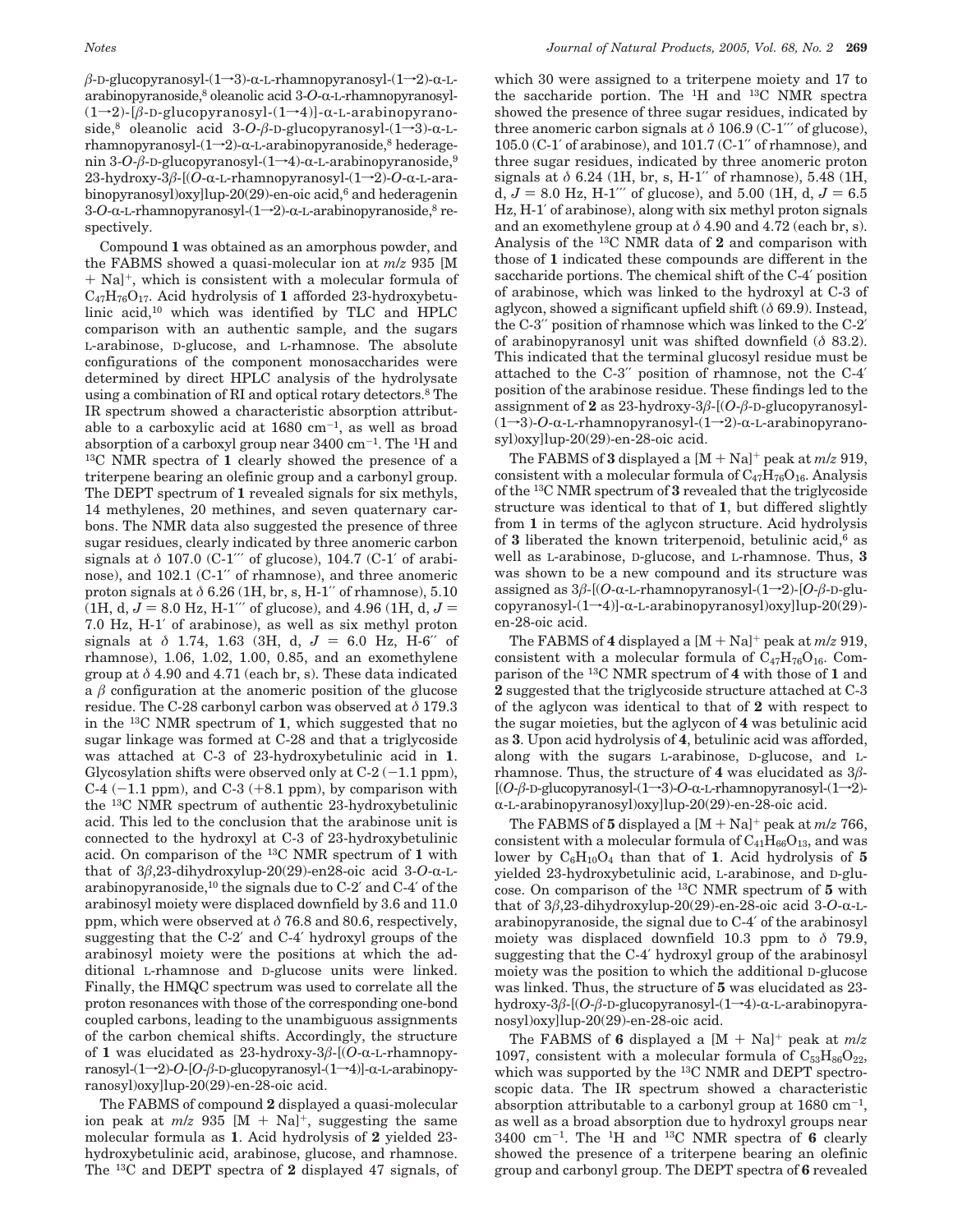signals for seven methyls, 14 methylenes, 24 methines, and eight quaternary carbons. The 1H NMR spectra of **6** exhibited signals due to seven tertiary methyl groups at *δ* 1.53 (3H, d,  $J = 6.0$  Hz, H-6″ of rhamnose), 1.23, 1.09, 1.01, 0.99, 0.95, and 0.91, and an olefinic proton at *δ* 5.44 (1H, br, s, H-12). Also, the 1H NMR spectrum of **6** indicated the presence of four anomeric proton signals at *δ* 6.21 (1H, br, s, H-1<sup>"</sup> of rhamnose),  $5.37(1H, d, J = 7.8 Hz, H-1'''$  of inner glucose),  $5.13 \, (\text{1H}, \text{d}, J = 7.8 \, \text{Hz}, \text{H-1}''$  of terminal glucose), and  $5.00$  (1H, d,  $J = 6.6$  Hz, H-1' of arabinose), which were correlated with the 13C NMR signals for anomeric carbons at *δ* 106.7 (C-1′′′ of inner glucose), 105.1 (C-1′ of arabinose), 104.9 (C-1′′′′ of terminal glucose), and 101.6 (C-1′′ of rhamnose) in the  ${}^{1}H-{}^{1}H$  COSY and HMQC spectra. The corresponding six tertiary methyl carbons at *δ* 24.0 (C-30), 18.6 (C-6′′ of rhamnose), 16.3 (C-25), 17.7 (C-26), 26.4 (C-27), and 14.3 (C-24) and two olefinic carbons at *δ* 145.3  $(C-13)$  and  $122.6$   $(C-12)$  appeared in the <sup>13</sup>C NMR spectum. On comparison of the 13C NMR spectrum of **6** with that of oleanolic acid  $3-O$ - $\beta$ -D-glucopyranosyl- $(1\rightarrow 4)$ - $\beta$ -D-glucopy $r$ anosyl- $(1\rightarrow 3)$ - $\alpha$ -L-rhamnopyranosyl- $(1\rightarrow 2)$ - $\alpha$ -L-arabinopyranoside,<sup>8</sup> the chemical shifts of the carbohydrate moieties were very similar, except that the chemical shift of C-23 of the aglycon was displaced downfield 36.1 ppm, due to a hydroxyl group, to *δ* 64.3, suggesting that the aglycon of **6** is hederagenin. By acid hydrolysis of **6** hederagenin could be confirmed as the aglycon by comparison with published spectral data.<sup>11</sup> In addition, L-arabinose, D-glucose, and L-rhamnose were observed as the sugar moieties by TLC and HPLC. Thus, the structure of **6** was elucidated as hederagenin 3-*O*-*β*-D-glucopyranosyl-(1→4)-*O*-*β*-D-glucopy $ransyl-(1\rightarrow 3)-O$ - $\alpha$ -L-rhamnopyranosyl- $(1\rightarrow 2)-\alpha$ -L-arabinopyranoside.

The cytotoxic activities of the isolated six new compounds (**1**-**6**) and the 11 known compounds were evaluated against A-549 human lung carcinoma cells. Although these new saponins did not show any apparent cytotoxic activity compared with doxorubicin used as a positive control  $\text{ (ED}_{50})$ 0.02 *µ*g/mL), three known compounds, oleanolic acid 3-*O*α-rhamnopyranosyl-(1→2)-[*β*-D-glucopyranosyl-(1→4)]-α-Larabinopyranoside, oleanolic acid 3-*O*-*â*-D-glucopyranosyl-  $(1\rightarrow 3)$ - $\alpha$ -L-rhamnopyranosyl- $(1\rightarrow 2)$ - $\alpha$ -L-arabinopyranoside, and hederagenin  $3-O-α-L-rhamnopy ranosyl-(1\rightarrow2)-α$  $L$ -arabinopyranoside exhibited cytotoxic activity, with  $ED_{50}$ values of 2.6, 4.2, and 9.6 *µ*g/mL, respectively. All other compounds exhibited ED<sub>50</sub> values of >10  $\mu$ g/mL. Even though the additional investigation of other compounds still has to be pursued, it may be suggested that the anticancer activity of SB31 is due in part to the activity of these known saponins. To validate this, a preclinical study on the saponins is currently in progress, and these results will be reported in due course.

## **Experimental Section**

**General Experimental Procedures.** Melting points were measured on an Electrothermal melting point apparatus. Optical rotations were measured using a JASCO DIP-360 automatic digital polarimeter. IR spectra were obtained on KBr disks using a JASCO Report 100 spectrophotometer. 1H NMR, 13C NMR, and 2D NMR spectra were recorded on a Bruker MSL-300 or -500 instrument operating at 300 and 500 MHz for 1H and 75.5 MHz for 12C, respectively. FABMS were recorded on a JMS-HX110/110A spectrometer. HPLC was performed using a Shimadzu liquid chromatograph model Class-vp version 6.12, equipped with a SPD-10A UV-vis detector (Shimadzu), an RI-8010 detector (Tosoh, Japan), and a Shodex OR-2 detector (Showa-Denko, Japan). HPLC was performed using a Mightysil column  $(250 \text{ mm} \times 10 \text{ mm}, \text{RP}$ - C18, 5 *µ*m, Kanto, Japan) and a Spherisorb S5 ODS2 column (250 mm  $\times$  10 mm, RP-C<sub>18</sub>, 5  $\mu$ m, Waters, Milford, MA), and all solvents for HPLC were filtered through a 0.45 *µ*m membrane filter (Waters). Merck silica gel was used for column chromatography and thin-layer chromatography. The following materials and reagents were used for cell culture and the sulforhodamine B (SRB) assay: microplate reader, Tecan A-5082 (Salzburg, Austria); 96-well flat-bottom plate, Falcon (Bedford, MA); RPMI-1640 medium and FBS, Gibco BRL (Rockville, MD). All other chemicals used were of biochemical reagent grade.

**Plant Material.** The roots of *Pulsatilla koreana* were collected at Geumsan-gun, Chungnam, Korea, in May 2003 and authenticated by Professor Bae, Chungnam National University. A voucher specimen was deposited in the herbarium of Chungnam College of Pharmacy.

**Extraction and Isolation.** Dried roots (500 g) were extracted with 1 L of 50% MeOH at room temperature for 12 h and then filtered. The extraction was repeated twice. The combined filtrates were concentrated in a vacuum evaporator to afford a syrupy brown residue (63 g). This residue was suspended in water (250 mL) and extracted successively with *n*-hexane (250 mL  $\times$  3) and *n*-BuOH (250 mL  $\times$  3). A light brown residue remained (12 g) after evaporating the *n*-BuOH.

The residue (2 g) was dissolved in 80% MeOH (15 mL) and loaded into a Sephadex LH-20 column (400 g,  $60 \times 5$  cm) and eluted with 80% MeOH (1 mL/min). The fractionation was performed on silica gel plates (Kieselgel, eluting solvent;  $n$ -BuOH-AcOH-H<sub>2</sub>O, 4:1:1, sprayed with 10% H<sub>2</sub>SO<sub>4</sub> and heated). The fractions were divided as follows: fraction 1, tube No. 1-45; fraction 2, 46-96; fraction 3, 97-170; fraction 4, <sup>171</sup>-240. This fractionation was repeated in order to collect a sufficient amount of each fraction, to give final amounts as follows: fraction  $1(3.1 \text{ g})$ , fraction  $2(2.4 \text{ g})$ , fraction  $3(3.7 \text{ g})$ , and fraction 4 (2.0 g). Since fractions 1, 2, and 4 contained only already known saponins, the isolation procedure is described in the Supporting Information. Fraction 3 (3.7 g) was dissolved in MeOH (20 mL), loaded into a silica gel column (300 g, 80  $\times$  4.8 cm), and eluted using a mixture of CHCl<sub>3</sub>-MeOH-EtOAc-H2O (2:2:4:1, lower phase) to give subfractions 3-1 (0.85 g,  $R_f = 0.30$  with the same solvent), 3-2 (1.23 g,  $R_f =$ 0.16), and 3-3 (0.55 g,  $R_f = 0.09$ ). Fraction 3-2 (1.23 g) was dissolved in MeOH (15 mL), loaded in the same column, and eluted with 40% MeCN (flow rate: 1.5 mL/min) to give compound **1** (149.4 mg,  $t_R = 33.4$  min). Fraction 3-1 (0.85 g) was dissolved in 10 mL of MeOH and filtered on a 0.45 *µ*m membrane filter. An aliquot  $(100 \mu L)$  of the filtrate was loaded on a Spherisorb S5 ODS2 column and subjected to preparative HPLC elution with 43% MeCN (flow rate: 3 mL/min) to give compounds **2** (26.0 mg,  $t_R = 15.1$  min), **3** (31.0 mg,  $t_R = 23.7$ min), **4** (18.6 mg,  $t_R = 30.5$  min), and **5** (16.7 mg,  $t_R = 39.3$ min). Fraction 3-3 (0.55 mg) was dissolved in MeOH (15 mL), loaded in the same column, and eluted with 36% MeCN (flow rate:  $3.5 \text{ mL/min}$  to give compound  $6(60.2 \text{ mg}, t_R = 26.3 \text{ min}).$ 

**Compound 1:** amorphous white solid; mp 250-252 °C; [R]25D -11.3° (*<sup>c</sup>* 0.1, MeOH); IR (KBr) *<sup>ν</sup>*max 3400 (OH), 2930, 1680 (C=O), 1640 (C=C), 1050 (C-O-C) cm<sup>-1</sup>; <sup>1</sup>H NMR (500 MHz, C<sub>5</sub>D<sub>5</sub>N)  $\delta$  6.26 (1H, br, s, H-1″ of rhamnose), 5.10 (1H, d,  $J = 8.0$  Hz, H-1<sup> $\prime\prime\prime$ </sup> of glucose), 4.96 (1H, d,  $J = 7.0$  Hz, H-1<sup> $\prime$ </sup> of arabinose), 4.90 and 4.72 (each 1H, br, s,  $H_2$ -29), 1.74 (3H, s, Me-30), 1.63 (3H, d,  $J = 6.0$  Hz, H-6″ of rhamnose), 1.06 (3H, s, Me-24), 1.04 (3H, s, Me-26), 1.00 (3H, s, Me-27), 0.85 (3H, s, Me-25); <sup>13</sup>C NMR (75.5 MHz, pyridine- $d_5$ ), see Tables 1 and 2; FABMS  $m/z$  935 [M + Na]<sup>+</sup>; HRFABMS (positive mode)  $m/z$  936.1103 (calcd for  $\rm{C_{47}H_{76}O_{17}Na,}$  936.1071).

**Compound 2:** amorphous white solid; mp 252-254 °C;  $[\alpha]^{25}$ <sub>D</sub>  $-11.0^{\circ}$  (*c* 0.1, MeOH); IR (KBr)  $\nu_{\text{max}}$  3400 (OH), 2930,  $1700$  (C=O), 1645 (C=C), 1060 (C-O-C) cm<sup>-1</sup>; <sup>1</sup>H NMR (500 MHz, C<sub>5</sub>D<sub>5</sub>N)  $\delta$  6.24 (1H, br, s, H-1" of rhamnose), 5.48 (1H, d,  $J = 8.0$  Hz, H-1<sup> $\prime\prime\prime$ </sup> of glucose), 5.00 (1H, d,  $J = 6.5$  Hz, H-1<sup> $\prime$ </sup> of arabinose), 4.90 and 4.75 (each 1H, br, s,  $H_2$ -29), 1.74 (3H, s, Me-30),  $1.52$  (3H, d,  $J = 6.5$  Hz, H-6″ of rhamnose),  $1.09$ (3H, s, Me-24), 1.04 (3H, s, Me-26), 1.01 (3H, s, Me-27), 0.85 (3H, s, Me-25); 13C NMR (75.5 MHz, pyridine-*d*5), see Tables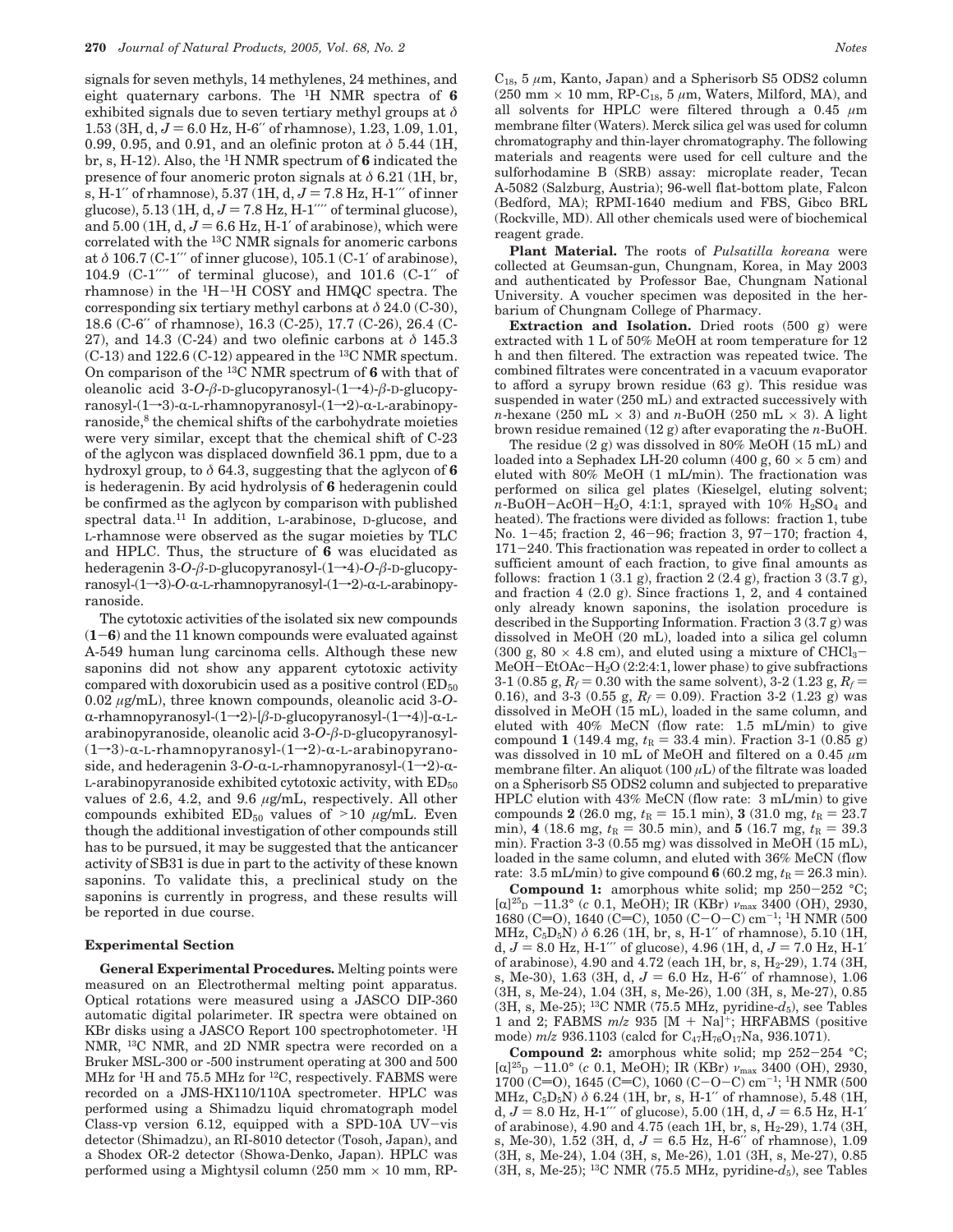**Table 1.** 13C NMR Data of the Aglycon Moieties of Compounds  $1 - 6$  (75.5 MHz, in  $C_5D_5N$ )

|        |       | $\bf{2}$ | 3     |       |       |       |
|--------|-------|----------|-------|-------|-------|-------|
| carbon | 1     |          |       | 4     | 5     | 6     |
| $C-1$  | 39.6  | 39.5     | 39.3  | 39.6  | 39.2  | 39.2  |
| $C-2$  | 26.8  | 26.7     | 27.0  | 27.2  | 26.4  | 26.5  |
| $C-3$  | 81.6  | 81.5     | 89.0  | 89.3  | 82.2  | 81.4  |
| $C-4$  | 44.0  | 43.8     | 39.8  | 40.1  | 43.7  | 43.8  |
| $C-5$  | 48.1  | 48.0     | 56.3  | 48.2  | 47.9  | 47.8  |
| $C-6$  | 18.5  | 18.3     | 18.7  | 18.9  | 18.3  | 18.3  |
| $C-7$  | 34.8  | 34.6     | 34.9  | 35.2  | 34.6  | 33.0  |
| $C-8$  | 41.5  | 41.3     | 41.3  | 41.5  | 41.3  | 39.9  |
| $C-9$  | 51.4  | 51.2     | 51.0  | 51.3  | 51.1  | 48.4  |
| $C-10$ | 37.4  | 37.2     | 37.3  | 37.6  | 37.3  | 37.1  |
| $C-11$ | 21.6  | 21.5     | 21.4  | 21.7  | 21.4  | 24.0  |
| $C-12$ | 26.5  | 26.3     | 26.3  | 26.5  | 26.3  | 122.6 |
| $C-13$ | 38.4  | 38.8     | 38.7  | 38.9  | 38.8  | 145.3 |
| $C-14$ | 43.2  | 43.0     | 43.0  | 43.3  | 43.0  | 42.4  |
| $C-15$ | 30.7  | 30.5     | 30.5  | 30.4  | 30.5  | 28.6  |
| $C-16$ | 33.3  | 33.2     | 33.2  | 33.3  | 33.1  | 24.0  |
| $C-17$ | 57.0  | 56.9     | 56.9  | 56.5  | 56.9  | 46.9  |
| $C-18$ | 50.2  | 50.0     | 50.0  | 50.2  | 50.0  | 42.3  |
| $C-19$ | 48.4  | 48.0     | 48.0  | 48.2  | 48.0  | 46.8  |
| $C-20$ | 151.6 | 151.6    | 151.6 | 151.0 | 151.6 | 31.1  |
| $C-21$ | 31.6  | 31.5     | 31.5  | 31.5  | 31.4  | 34.4  |
| $C-22$ | 38.0  | 37.9     | 37.9  | 38.2  | 37.8  | 30.1  |
| $C-23$ | 64.3  | 64.2     | 28.1  | 28.5  | 64.5  | 64.3  |
| $C-24$ | 14.1  | 14.0     | 17.0  | 17.3  | 13.6  | 14.3  |
| $C-25$ | 17.3  | 17.1     | 16.6  | 16.8  | 17.1  | 16.3  |
| $C-26$ | 16.8  | 16.6     | 16.6  | 16.8  | 16.6  | 17.7  |
| $C-27$ | 15.3  | 15.1     | 15.0  | 15.3  | 15.0  | 26.4  |
| $C-28$ | 179.3 | 180.0    | 180.0 | 180.0 | 180.0 | 181.1 |
| $C-29$ | 110.3 | 110.0    | 110.0 | 110.1 | 110.1 | 33.5  |
| $C-30$ | 19.8  | 19.6     | 19.7  | 19.9  | 19.6  | 24.0  |

**Table 2.** 13C NMR Data of the Sugar Moieties of Compounds  $1 - 6$  (75.5 MHz, in  $C_5D_5N$ )

| carbon                                       | 1     | $\bf{2}$ | 3     | $\overline{\mathbf{4}}$ | 5     | 6     |
|----------------------------------------------|-------|----------|-------|-------------------------|-------|-------|
| $\mbox{ara-1}^\prime$                        | 104.7 | 105.0    | 105.1 | 105.7                   | 106.5 | 105.1 |
| $2^{\prime}$                                 | 76.8  | 75.8     | 76.7  | 76.2                    | 73.8  | 75.6  |
| 3'                                           | 75.2  | 75.1     | 74.0  | 75.0                    | 74.8  | 74.9  |
| 4'                                           | 80.6  | 69.9     | 79.6  | 70.2                    | 79.9  | 69.8  |
| 5'                                           | 65.6  | 66.4     | 64.5  | 66.2                    | 66.4  | 66.3  |
| $r$ ha- $1$ "                                | 102.1 | 101.7    | 102.0 | 102.1                   |       | 101.6 |
| $2^{\prime\prime}$                           | 72.8  | 71.8     | 72.6  | 71.8                    |       | 71.9  |
| $3^{\prime\prime}$                           | 72.6  | 83.2     | 72.5  | 83.8                    |       | 83.7  |
| $4^{\prime\prime}$                           | 74.5  | 73.1     | 74.0  | 73.4                    |       | 73.1  |
| $5^{\prime\prime}$                           | 70.0  | 69.8     | 70.0  | 69.8                    |       | 69.8  |
| $6^{\prime\prime}$                           | 19.0  | 18.6     | 18.8  | 18.9                    |       | 18.6  |
| $\mathrm{glc}\text{-}1^{\prime\prime\prime}$ | 107.0 | 106.9    | 106.5 | 107.2                   | 106.9 | 106.7 |
| $2^{\prime\prime\prime}$                     | 75.8  | 76.0     | 75.6  | 76.3                    | 75.9  | 75.6  |
| $3^{\prime\prime\prime}$                     | 78.9  | 78.6     | 78.7  | 78.9                    | 78.8  | 76.8  |
| $4^{\prime\prime\prime}$                     | 71.7  | 71.9     | 71.5  | 72.1                    | 71.6  | 81.1  |
| $5^{\prime\prime\prime}$                     | 79.1  | 78.7     | 78.9  | 79.0                    | 78.5  | 76.9  |
| $6^{\prime\prime\prime}$                     | 62.9  | 62.7     | 62.7  | 62.9                    | 62.8  | 61.9  |
| glc-1 $^{\prime\prime\prime\prime}$          |       |          |       |                         |       | 104.9 |
| $2^{\prime\prime\prime\prime}$               |       |          |       |                         |       | 75.1  |
| $3^{\prime\prime\prime\prime}$               |       |          |       |                         |       | 78.4  |
| $4^{\prime\prime\prime\prime}$               |       |          |       |                         |       | 71.6  |
| $5^{\prime\prime\prime\prime}$               |       |          |       |                         |       | 78.5  |
| 6''''                                        |       |          |       |                         |       | 62.5  |

1 and 2; FABMS *<sup>m</sup>*/*<sup>z</sup>* 935 [M <sup>+</sup> Na]+; HRFABMS (positive mode) *m*/*z* 936.1137 (calcd for C47H76O17Na, 936.1071).

**Compound 3:** amorphous white solid; mp 247-250 °C; [α]<sup>25</sup><sub>D</sub> -5.9° (*c* 0.05, MeOH); IR (KBr)  $v_{\text{max}}$  3400 (OH), 2930,  $1700$  (C=O), 1640 (C=C), 1060 (C-O-C) cm<sup>-1</sup>; <sup>1</sup>H NMR (500 MHz, C5D5N) *δ* 6.17 (1H, br, s, H-1′′ of rhamnose), 5.13 (1H, d,  $J = 8.0$  Hz, H-1<sup> $\prime\prime\prime$ </sup> of glucose), 4.76 (1H, d,  $J = 6.0$  Hz, H-1<sup> $\prime\prime$ </sup> of arabinose), 4.92 and 4.72 (each 1H, br, s,  $H_2$ -29), 1.76 (3H, s, Me-30), 1.62 (3H, d,  $J = 6.0$  Hz, H-6″ of rhamnose),  $1.17$ (3H, s, Me-23), 1.08 (3H, s, Me-27), 1.07 (3H, s, Me-24), 1.01 (3H, s, Me-26), 0.77 (3H, s, Me-25); 13C NMR (75.5 MHz, pyridine- $d_5$ ), see Tables 1 and 2; FABMS  $m/z$  919 [M + Na]<sup>+</sup>; HRFABMS (positive mode)  $m/z$  920.1061 (calcd for  $C_{47}H_{76}O_{16}$ Na, 920.1077).

**Compound 4:** amorphous white solid; mp 245-250 °C;  $[\alpha]^{25}$ <sub>D</sub> -6.0° (*c* 0.05, MeOH); IR (KBr)  $\nu_{\text{max}}$  3400 (OH), 2930, 1685 (C=O), 1640 (C=C), 1055 (C-O-C) cm<sup>-1</sup>; <sup>1</sup>H NMR (500 MHz, C<sub>5</sub>D<sub>5</sub>N) *δ* 6.17 (1H, br, s, H-1″ of rhamnose), 5.46 (1H, d,  $J = 7.8$  Hz, H-1<sup>′′</sup> of glucose), 4.81 (1H, d,  $J = 6.0$  Hz, H-1<sup>'</sup> d, *J* = 7.8 Hz, H-1<sup>*'''*</sup> of glucose), 4.81 (1H, d, *J* = 6.0 Hz, H-1<sup>'</sup> of arabinose), 4.91 and 4.73 (each 1H, br, s, H<sub>2</sub>-29), 1.76 (3H, s, Me-30), 1.53 (3H, d,  $J = 6.0$  Hz, H-6″ of rhamnose), 1.31 (3H, s, Me-23), 1.10 (3H, s, Me-27), 1.09 (3H, s, Me-24), 1.01 (3H, s, Me-26), 0.76 (3H, s, Me-25); 13C NMR (75.5 MHz, pyridine- $d_5$ ), see Tables 1 and 2; FABMS  $m/z$  919 [M + Na]<sup>+</sup>; HRFABMS (positive mode)  $m/z$  920.1094 (calcd for  $C_{47}H_{76}O_{16}$ -Na, 920.1077).

**Compound 5:** amorphous white solid; mp 267-269 °C;  $[\alpha]^{25}$ <sub>D</sub> -27.7° (*c* 0.09, MeOH); IR (KBr)  $\nu_{\text{max}}$  3400 (OH), 2950, [R]25D -27.7° (*<sup>c</sup>* 0.09, MeOH); IR (KBr) *<sup>ν</sup>*max 3400 (OH), 2950, 1690 (C=O), 1640 (C=C), 1050 (C-O-C) cm<sup>-1</sup>; <sup>1</sup>H NMR (500<br>MHz, C<sub>c</sub>D<sub>r</sub>N)  $\delta$  5.16 (1H d, J = 7.5 Hz, H-1" of glucose), 4.88 MHz,  $C_5D_5N$ )  $\delta$  5.16 (1H, d,  $J = 7.5$  Hz, H-1″ of glucose), 4.88 (1H, overlap, H-1′ of arabinose), 4.92 and 4.74 (each 1H, br, s, H2-29), 1.75 (3H, s, Me-30), 1.04 (3H, s, Me-24), 0.99 (3H, s, Me-26), 0.88 (3H, s, Me-27), 0.84 (3H, s, Me-25); 13C NMR (75.5 MHz, pyridine- $d_5$ ), see Tables 1 and 2; FABMS  $m/z$  789 [M + Na]+; HRFABMS (positive mode) *m*/*z* 789.9627 (calcd for  $C_{41}H_{66}O_{13}Na$ , 789.9632).

**Compound 6:** amorphous white solid; mp 260-262 °C; [α]<sup>25</sup><sub>D</sub> –6.0° (*c* 0.1, MeOH); IR (KBr) *ν*<sub>max</sub> 3400 (OH), 2930, 1680<br>(C=O) 1640 (C=C) 1050 (C–O–C) cm<sup>-1, 1</sup>H NMR (300 MHz) (C=O), 1640 (C=C), 1050 (C-O-C) cm<sup>-1</sup>; <sup>1</sup>H NMR (300 MHz, C<sub>5</sub>D<sub>5</sub>N)  $\delta$  6.27 (1H, br, s, H-1" of rhamnose), 5.37 (1H, d, J =  $C_5D_5N$ )  $\delta$  6.27 (1H, br, s, H-1″ of rhamnose), 5.37 (1H, d,  $J = 7.8$  Hz, H-1″″ of terminal glucose), 5.13 (1H, d,  $J = 7.8$  Hz 7.8 Hz, H-1<sup>*''''*</sup> of terminal glucose), 5.13 (1H, d,  $J = 7.8$  Hz,  $H = 1'$ <sup>''</sup> of inner glucose), 5.00 (1H, d,  $J = 6.6$  Hz, H-1<sup>'</sup> of H-1<sup> $''$ </sup> of inner glucose), 5.00 (1H, d,  $J = 6.6$  Hz, H-1<sup> $\prime$ </sup> of arabinose), 5.45 (1H, br, s, H-12), 4.25 (1H, overlap, C-23b), 3.61 (1H, d,  $J = 10.8$  Hz, C-23a), 1.53 (3H, d,  $J = 6.0$  Hz, H-6<sup> $\prime$ </sup> of rhamnose), 1.23 (3H, s, Me-27), 1.12 (3H, s, Me-24), 1.01 (3H, s, Me-26), 0.99 (3H, s, Me-30), 0.94 (3H, s, Me-25), 0.91 (3H, s, Me-29); <sup>13</sup>C NMR (75.5 MHz, pyridine- $d_5$ ), see Tables 1 and 2; FABMS *<sup>m</sup>*/*<sup>z</sup>* 1097 [M <sup>+</sup> Na]+; HRFABMS (positive mode)  $m/z$  1098.2516 (calcd for C<sub>53</sub>H<sub>86</sub>O<sub>22</sub>Na, 1098.2504).

**General Acid Hydrolysis of Compounds 1**-**6.** A solution of each compound  $(15 \text{ mg})$  in 0.4 M HCl (dioxane-H<sub>2</sub>O, 1:1, 10 mL) was heated to 90 °C for 2 h under an Ar atmosphere. After cooling, the reaction mixture was extracted with CHCl<sub>3</sub>  $(20 \text{ mL} \times 3)$ . The CHCl<sub>3</sub> extract was evaporated and the residue was purified on a Si gel using a discontinuous gradient of  $CHCl<sub>3</sub>–MeOH$  (99:1 to 1:1) to give an aglycon (compound **1**: 23-hydroxybetulinic acid (3.7 mg), compound **2**: 23-hydroxybetulinic acid (3.5 mg), compound **3**: betulinic acid (3.7 mg), compound **4**: betulinic acid (3.0 mg), compound **5**: 23 hydroxybetulinic acid (3.1 mg), and compound **6**: hederagenin (3.6 mg), which were identified by comparison of the spectroscopic data with literature values). Each of the  $H_2O$  layers was neutralized with  $Ag_2CO_3$  and analyzed by TLC (Kieselgel, eluting solvent *<sup>n</sup>*-BuOH-AcOH-H2O, 4:1:1, sprayed with 10%  $H<sub>2</sub>SO<sub>4</sub>$  and heated) to reveal the presence of glucose  $(R_f = 0.10)$ , rhamnose  $(R_f = 0.12)$ , and arabinose  $(R_f = 0.19)$  for compounds **1**, **2**, **3**, **4**, and **6**, and glucose and arabinose for compound **5**. All the *Rf* values were coincident with those of authentic samples. The sugar fraction was dissolved in  $H_2O$  and passed through a Sep-Pak  $C_{18}$  cartridge (Waters, Milford, MA), which was then analyzed by HPLC under the following conditions: solvent  $MeCN-H<sub>2</sub>O$  (3:1); flow rate 0.5 mL/min; detection RI and OR. The identification of D-glucose, L-arabinose, and L-rhamnose present in the sugar fraction was carried out by the comparison of their retention times and polarities with those of authentic samples:  $t<sub>R</sub>$  (min) 11.65 (L-rhamnose, negative polarity); 14.38 (L-arabinose, positive polarity); 17.48 (D-glucose, positive polarity).

**Cell Culture Assay.** A SRB assay was carried out, as described previously.12 A human cancer cell line, A-549 human lung carcinoma, was examined, and doxorubicin was used as the positive control. The cells were maintained routinely as an adherent cell culture in RPMI-1640 medium containing 5% heat-inactivated fetal bovine serum (FBS) at 37 °C in a humidified air incubator with 5% CO<sub>2</sub>. Growth inhibition of  $50\%$  (ED<sub>50</sub>) of the saponins was calculated using a published method.13 Briefly, the cells were divided into 96-well plates and preincubated on the plates for 24 h. The compounds were added to the wells and incubated for 48 h. After incubation,